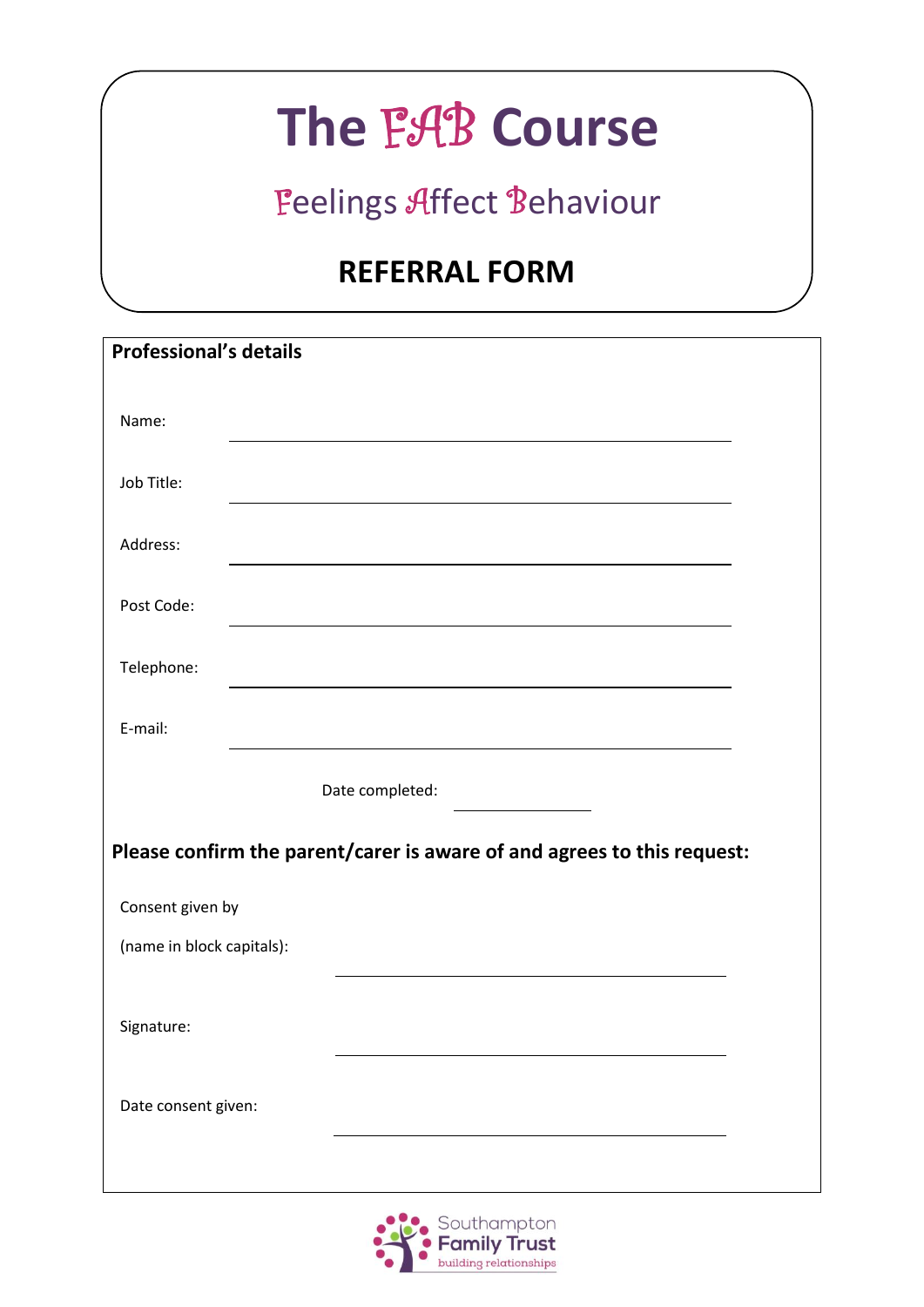|                                                                                                    | Attending parent/carer's details                                      |  |
|----------------------------------------------------------------------------------------------------|-----------------------------------------------------------------------|--|
| Name:                                                                                              |                                                                       |  |
| Address:                                                                                           |                                                                       |  |
| (including<br>postcode)                                                                            |                                                                       |  |
|                                                                                                    | How would they prefer to be contacted (please add info)?              |  |
| Phone:                                                                                             |                                                                       |  |
| Email:                                                                                             |                                                                       |  |
| <b>Other details</b><br>Ethnicity:                                                                 |                                                                       |  |
| Religion:                                                                                          |                                                                       |  |
| Is English their first language?                                                                   | Yes<br>No                                                             |  |
|                                                                                                    | If not, please specify language and whether an interpreter is needed: |  |
|                                                                                                    | Do they have a disability/additional learning needs? Yes<br>No        |  |
| If yes, please specify:                                                                            |                                                                       |  |
| Have they attended any other Parenting Courses?<br>Yes<br><b>No</b><br>If yes, tell us which ones? |                                                                       |  |
|                                                                                                    |                                                                       |  |

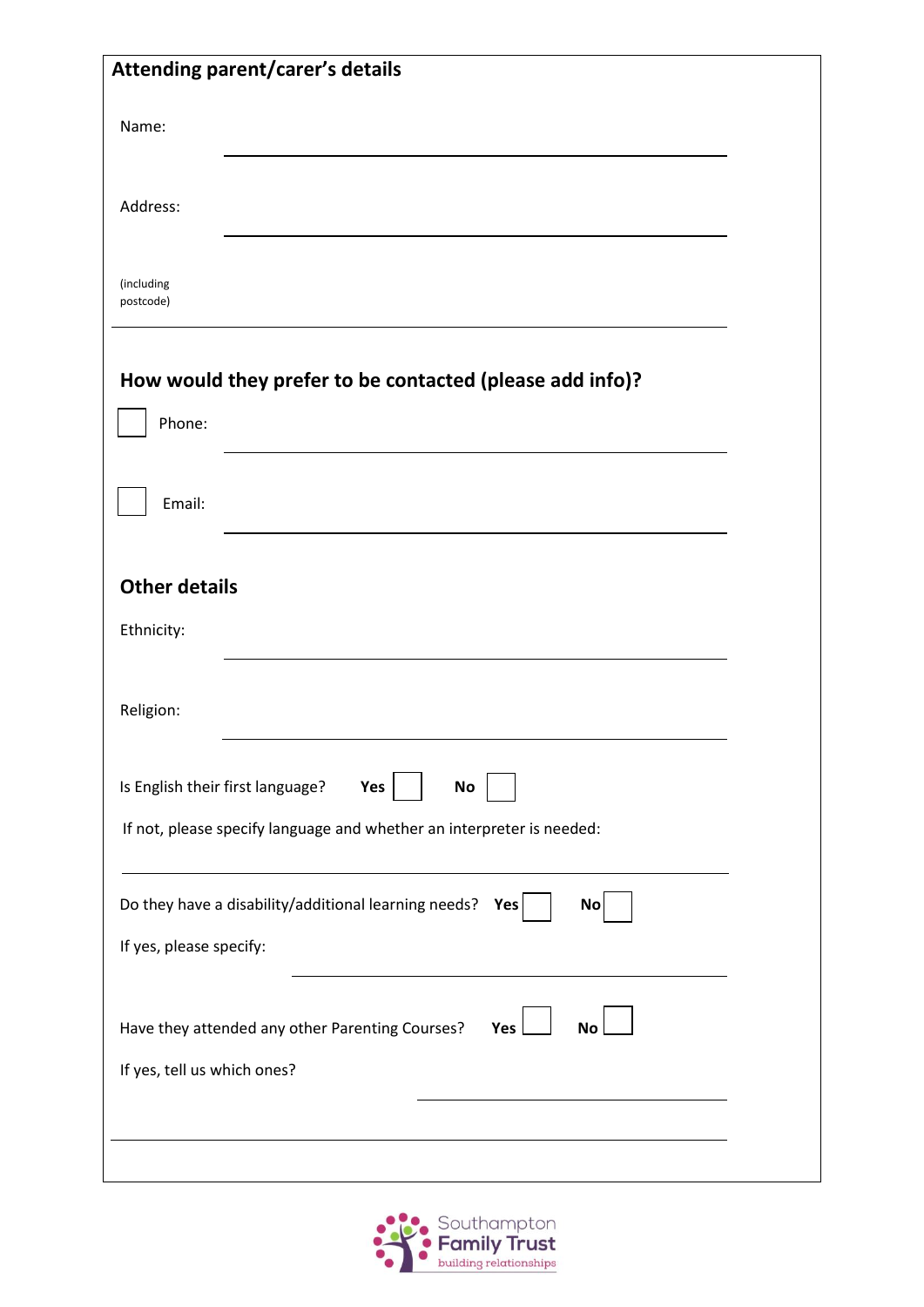| <b>Names of all</b><br>children                                                           |                                                                                                                                                        |  |
|-------------------------------------------------------------------------------------------|--------------------------------------------------------------------------------------------------------------------------------------------------------|--|
| Child $1 - name$ :                                                                        |                                                                                                                                                        |  |
| Age and gender:                                                                           |                                                                                                                                                        |  |
| Special needs:                                                                            |                                                                                                                                                        |  |
| Child $2 - name$ :                                                                        |                                                                                                                                                        |  |
| Age and gender:                                                                           |                                                                                                                                                        |  |
| Special needs:                                                                            | <u> 1989 - Johann Barn, amerikan besteman besteman besteman besteman besteman besteman besteman besteman bestema</u>                                   |  |
| Child $3 - name$ :                                                                        |                                                                                                                                                        |  |
| Age and gender:                                                                           |                                                                                                                                                        |  |
| Special needs:                                                                            | <u> 1989 - Johann Barn, amerikansk politiker (d. 1989)</u>                                                                                             |  |
| Child $4 - name$ :                                                                        |                                                                                                                                                        |  |
| Age and gender:                                                                           |                                                                                                                                                        |  |
| Special needs:                                                                            |                                                                                                                                                        |  |
| Crèche place<br>Is a crèche place needed?<br>(please circle)<br>Name of child and gender: | Yes / No                                                                                                                                               |  |
| Date of birth:                                                                            |                                                                                                                                                        |  |
| with the parent/carer):                                                                   | Reason for request (including information relating to domestic abuse,<br>mental health issues, child protection, any risk, whether the child is living |  |
|                                                                                           |                                                                                                                                                        |  |